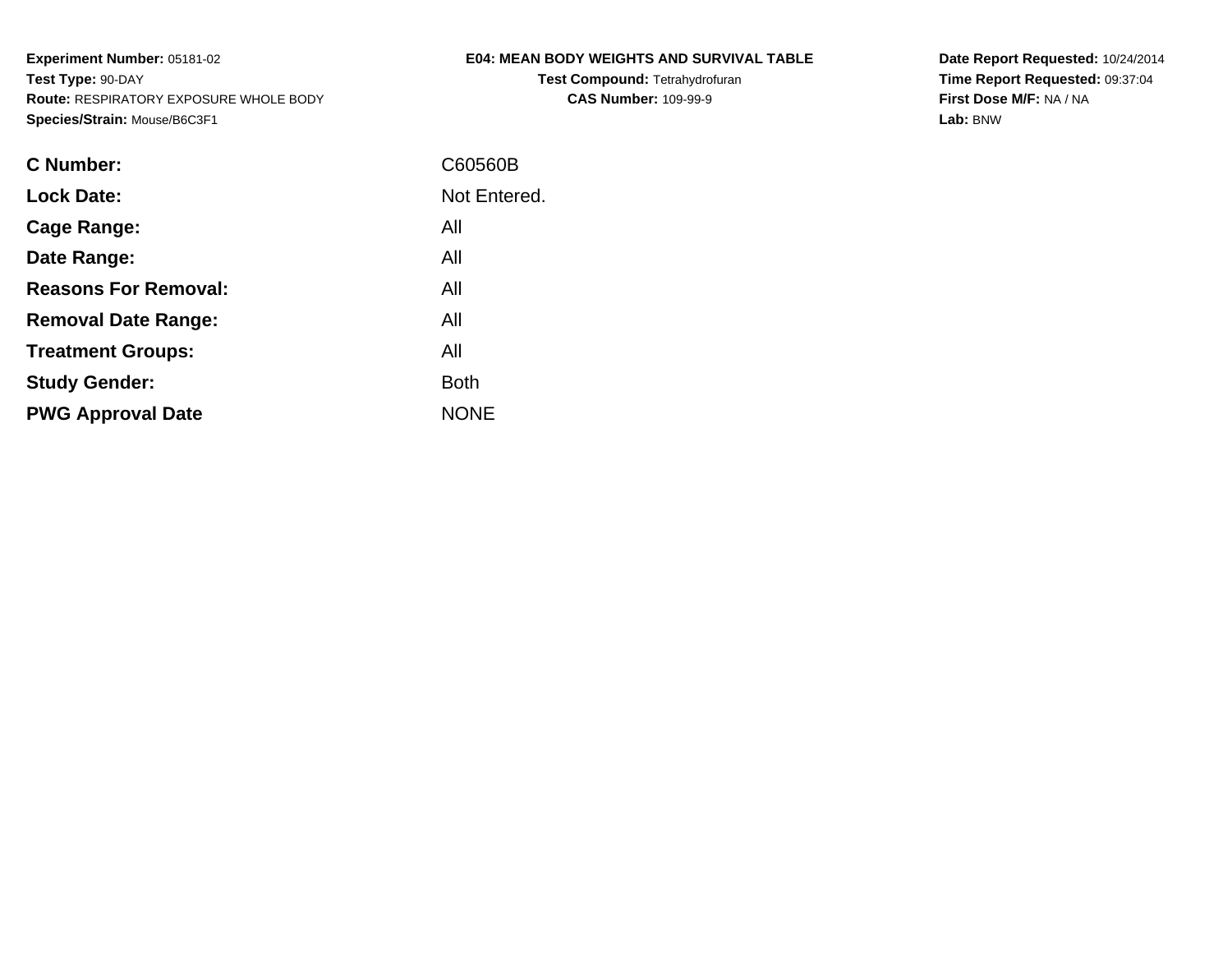### **E04: MEAN BODY WEIGHTS AND SURVIVAL TABLE**

**Test Compound:** Tetrahydrofuran**CAS Number:** 109-99-9

**Date Report Requested:** 10/24/2014**Time Report Requested:** 09:37:04**First Dose M/F:** NA / NA**Lab:** BNW

#### **MALE**

| <b>DAY</b>         | <b>CONTROL</b> |    |       | <b>66 PPM</b> |    |       | <b>200 PPM</b> |    |       | <b>600 PPM</b> |    |
|--------------------|----------------|----|-------|---------------|----|-------|----------------|----|-------|----------------|----|
|                    | WT(g)          | N  | WT(g) | % OF CNTL N   |    | WT(g) | % OF CNTL N    |    | WT(g) | % OF CNTL N    |    |
|                    | 24.4           | 10 | 24.7  | 101.1         | 10 | 24.7  | 101.4          | 10 | 24.4  | 99.9           | 10 |
| 5                  | 25.4           | 10 | 25.5  | 100.6         | 10 | 25.7  | 101.3          | 10 | 25.6  | 100.9          | 10 |
| 12                 | 27.1           | 10 | 27.0  | 99.7          | 10 | 27.5  | 101.5          | 10 | 27.3  | 100.7          | 10 |
| 19                 | 28.4           | 10 | 28.4  | 100.3         | 10 | 28.5  | 100.4          | 10 | 28.6  | 101.0          | 10 |
| 26                 | 29.4           | 10 | 29.6  | 100.7         | 10 | 29.3  | 99.8           | 10 | 29.6  | 100.8          | 10 |
| 33                 | 30.3           | 10 | 30.5  | 100.5         | 10 | 30.4  | 100.2          | 10 | 30.5  | 100.4          | 10 |
| 40                 | 31.3           | 10 | 31.3  | 99.8          | 10 | 31.0  | 99.0           | 10 | 31.5  | 100.5          | 10 |
| 47                 | 31.7           | 10 | 32.0  | 100.7         | 10 | 31.9  | 100.6          | 10 | 31.9  | 100.5          | 10 |
| 54                 | 32.4           | 10 | 32.5  | 100.1         | 10 | 32.2  | 99.2           | 10 | 32.6  | 100.6          | 10 |
| 61                 | 33.0           | 10 | 33.1  | 100.4         | 10 | 32.2  | 97.6           | 10 | 33.2  | 100.7          | 10 |
| 68                 | 34.2           | 10 | 34.0  | 99.5          | 10 | 33.2  | 97.0           | 10 | 34.3  | 100.4          | 10 |
| 75                 | 35.0           | 10 | 34.8  | 99.3          | 10 | 33.7  | 96.3           | 10 | 35.1  | 100.4          | 10 |
| 82                 | 35.7           | 10 | 35.4  | 99.0          | 10 | 34.2  | 95.7           | 10 | 34.5  | 96.7           | 10 |
| 89                 | 36.8           | 10 | 36.8  | 99.9          | 10 | 35.3  | 95.9           | 10 | 36.2  | 98.3           | 10 |
| TERM<br><b>SAC</b> | 36.7           | 10 | 36.9  | 100.5         | 10 | 35.8  | 97.7           | 10 | 36.3  | 98.9           | 10 |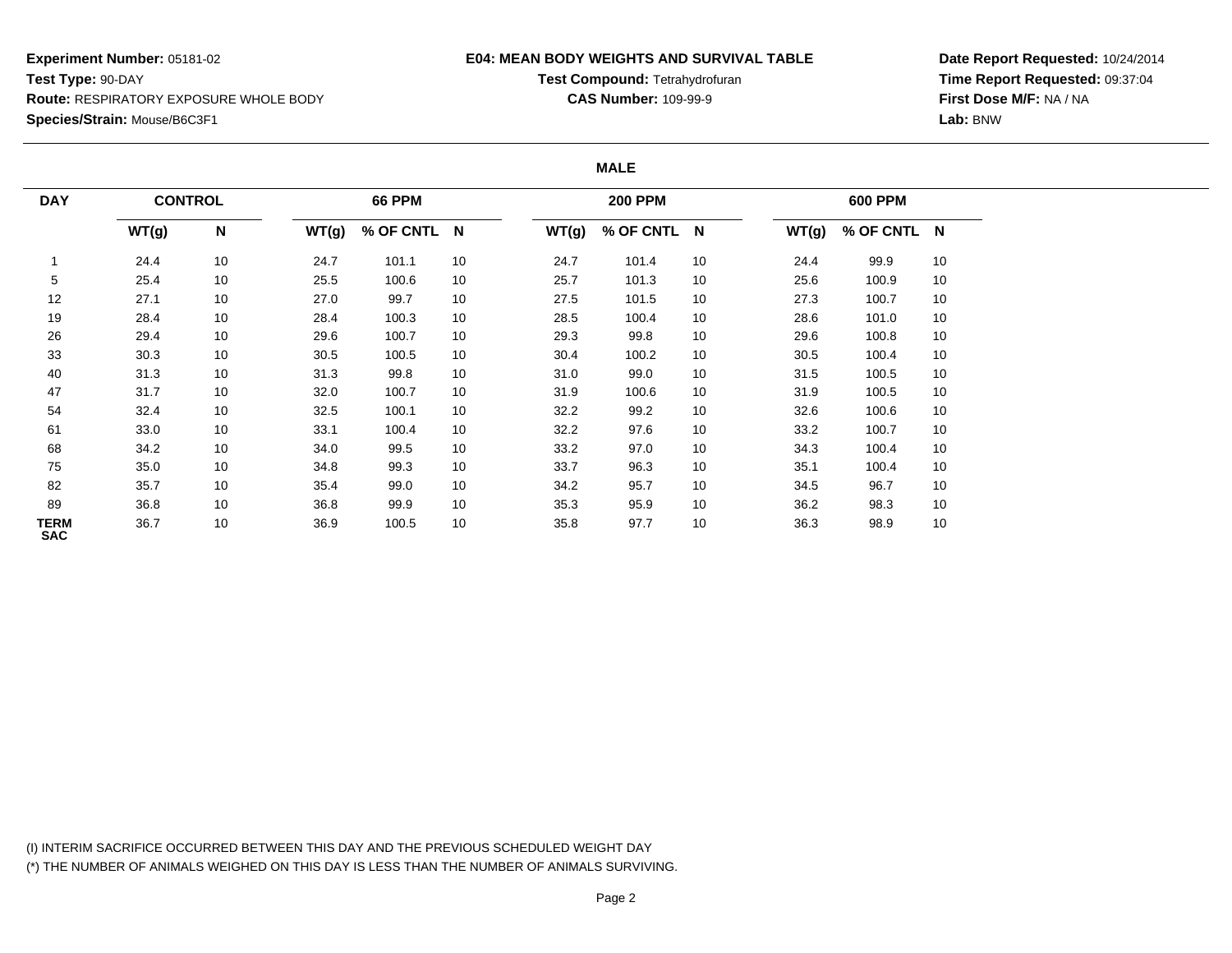## **E04: MEAN BODY WEIGHTS AND SURVIVAL TABLE**

**Test Compound:** Tetrahydrofuran**CAS Number:** 109-99-9

**Date Report Requested:** 10/24/2014**Time Report Requested:** 09:37:04**First Dose M/F:** NA / NA**Lab:** BNW

#### **MALE**

| <b>DAY</b>         |          | <b>1800 PPM</b> |    |       | <b>5000 PPM</b> |                |
|--------------------|----------|-----------------|----|-------|-----------------|----------------|
|                    | WT(g)    | % OF CNTL N     |    | WT(g) | % OF CNTL N     |                |
|                    | 24.3     | 99.7            | 10 | 24.5  | 100.5           | 10             |
| 5                  | 25.3     | 99.6            | 10 | 22.2  | 87.6            | 10             |
| 12                 | 27.3     | 100.8           | 10 | 27.3  | 101.0           | 9              |
| 19                 | 28.4     | 100.1           | 10 | 28.4  | 100.1           | 9              |
| 26                 | 29.5     | 100.5           | 10 | 31.3  | 106.6           | 8              |
| 33                 | $30.5\,$ | 100.5           | 10 | 31.6  | 104.3           | 8              |
| 40                 | 31.2     | 99.6            | 10 | 32.5  | 103.6           | 8              |
| 47                 | 31.6     | 99.4            | 10 | 31.6  | 99.6            | 8              |
| 54                 | 32.5     | 100.2           | 10 | 32.8  | 101.1           | $\overline{7}$ |
| 61                 | 33.1     | 100.2           | 10 | 33.0  | 100.0           | $\overline{7}$ |
| 68                 | 33.9     | 99.1            | 10 | 33.3  | 97.4            | $\overline{7}$ |
| 75                 | 34.5     | 98.7            | 10 | 34.2  | 97.8            | $\overline{7}$ |
| 82                 | 35.3     | 98.9            | 10 | 33.7  | 94.4            | $\overline{7}$ |
| 89                 | 36.4     | 98.7            | 10 | 34.8  | 94.5            | $\overline{7}$ |
| TERM<br><b>SAC</b> | 36.6     | 99.8            | 10 | 32.7  | 89.3            | $\overline{7}$ |

\*\*\*END OF MALE DATA\*\*\*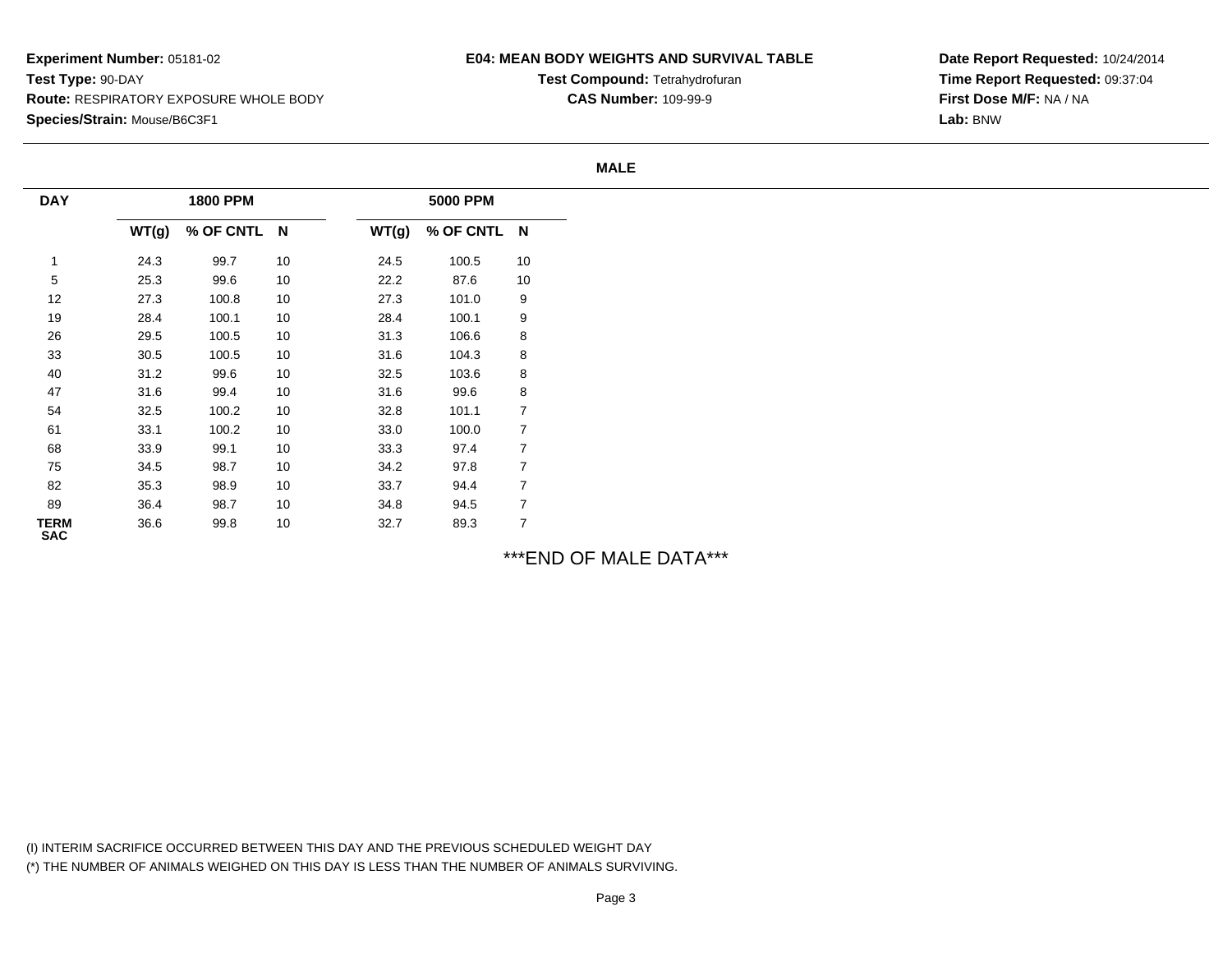### **E04: MEAN BODY WEIGHTS AND SURVIVAL TABLE**

**Test Compound:** Tetrahydrofuran**CAS Number:** 109-99-9

**Date Report Requested:** 10/24/2014**Time Report Requested:** 09:37:04**First Dose M/F:** NA / NA**Lab:** BNW

#### **FEMALE**

| <b>DAY</b>                | <b>CONTROL</b> |    |       | <b>66 PPM</b> |    |       | <b>200 PPM</b> |    |       | <b>600 PPM</b> |    |
|---------------------------|----------------|----|-------|---------------|----|-------|----------------|----|-------|----------------|----|
|                           | WT(g)          | N  | WT(g) | % OF CNTL N   |    | WT(g) | % OF CNTL N    |    | WT(g) | % OF CNTL N    |    |
|                           | 20.0           | 10 | 19.6  | 98.2          | 10 | 19.8  | 99.0           | 10 | 19.7  | 98.5           | 10 |
| 5                         | 20.8           | 10 | 20.1  | 96.7          | 10 | 20.5  | 98.7           | 10 | 20.4  | 98.4           | 10 |
| 12                        | 21.8           | 10 | 21.8  | 100.3         | 10 | 22.3  | 102.7          | 10 | 22.3  | 102.4          | 10 |
| 19                        | 23.1           | 10 | 23.0  | 99.5          | 10 | 23.5  | 101.6          | 10 | 23.5  | 101.6          | 10 |
| 26                        | 25.0           | 10 | 23.9  | 95.3          | 10 | 24.6  | 98.3           | 10 | 24.5  | 97.8           | 10 |
| 33                        | 25.7           | 10 | 25.1  | 97.5          | 10 | 25.5  | 99.0           | 10 | 25.6  | 99.5           | 10 |
| 40                        | 26.0           | 10 | 26.1  | 100.1         | 10 | 26.2  | 100.8          | 10 | 26.4  | 101.4          | 10 |
| 47                        | 27.2           | 10 | 27.0  | 99.3          | 10 | 27.7  | 101.9          | 10 | 27.4  | 100.6          | 10 |
| 54                        | 28.1           | 10 | 27.6  | 98.3          | 10 | 28.1  | 100.0          | 10 | 28.3  | 100.8          | 10 |
| 61                        | 28.5           | 10 | 28.5  | 100.0         | 10 | 28.5  | 100.1          | 10 | 28.8  | 101.2          | 10 |
| 68                        | 28.7           | 10 | 28.3  | 98.4          | 10 | 29.0  | 101.0          | 10 | 29.6  | 103.1          | 10 |
| 75                        | 29.6           | 10 | 29.8  | 100.7         | 10 | 30.4  | 102.5          | 10 | 30.7  | 103.4          | 10 |
| 82                        | 31.4           | 10 | 30.7  | 98.0          | 10 | 31.4  | 99.9           | 10 | 31.3  | 99.7           | 10 |
| 89                        | 31.7           | 10 | 31.6  | 99.7          | 10 | 33.1  | 104.4          | 10 | 33.0  | 104.0          | 10 |
| <b>TERM</b><br><b>SAC</b> | 32.4           | 10 | 32.2  | 99.5          | 10 | 33.0  | 101.9          | 10 | 32.5  | 100.4          | 10 |